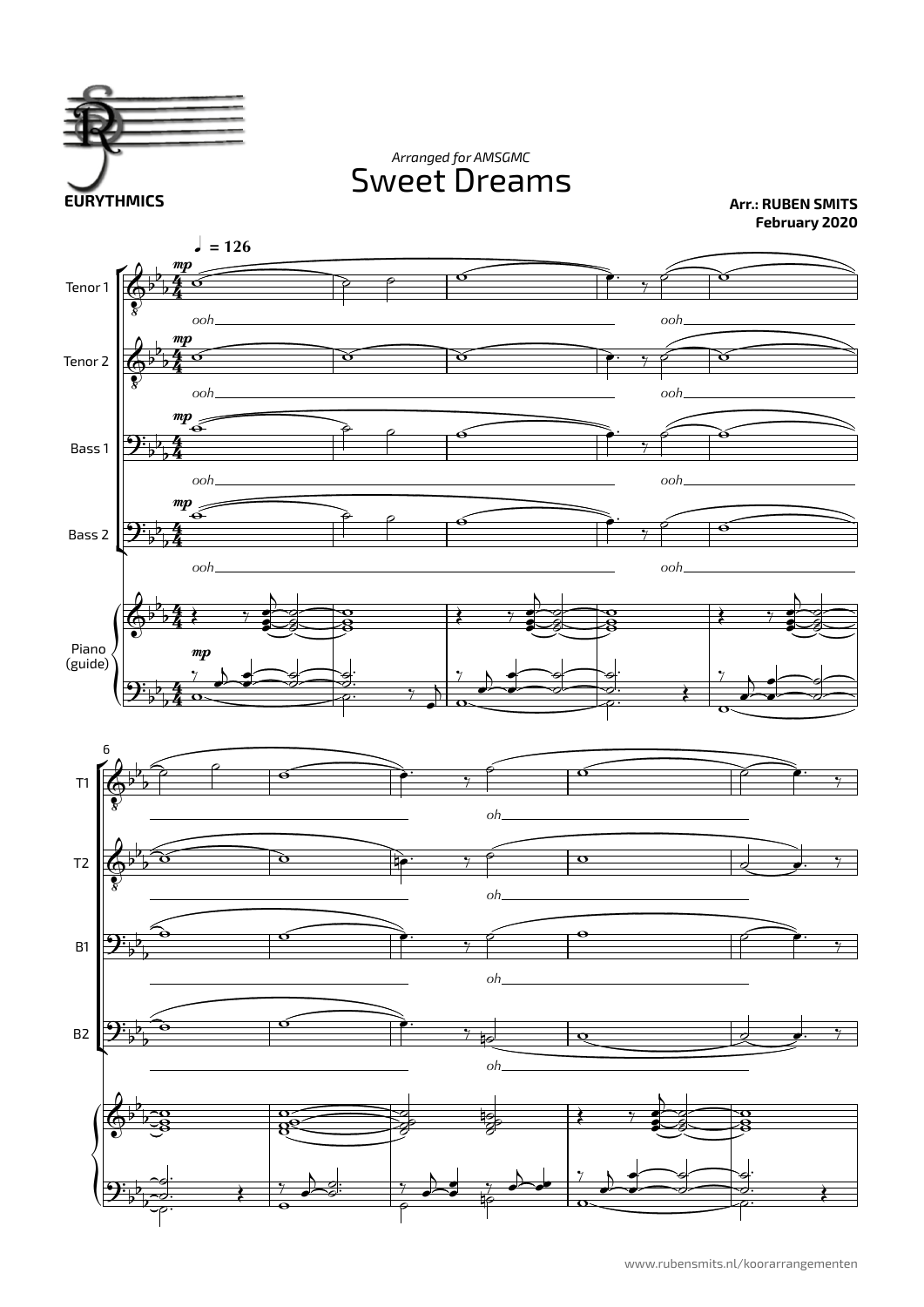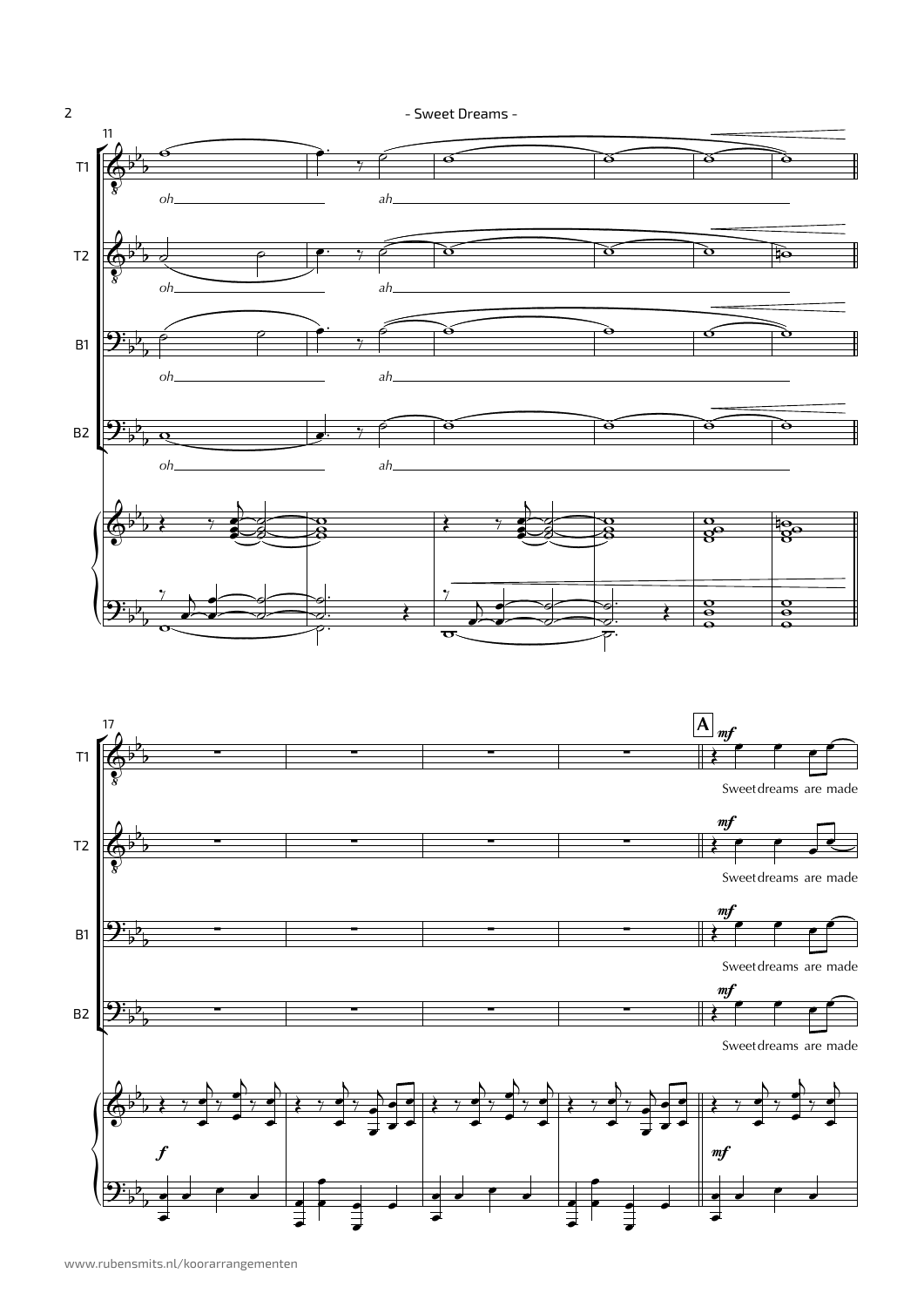- Sweet Dreams -



www.rubensmits.nl/koorarrangementen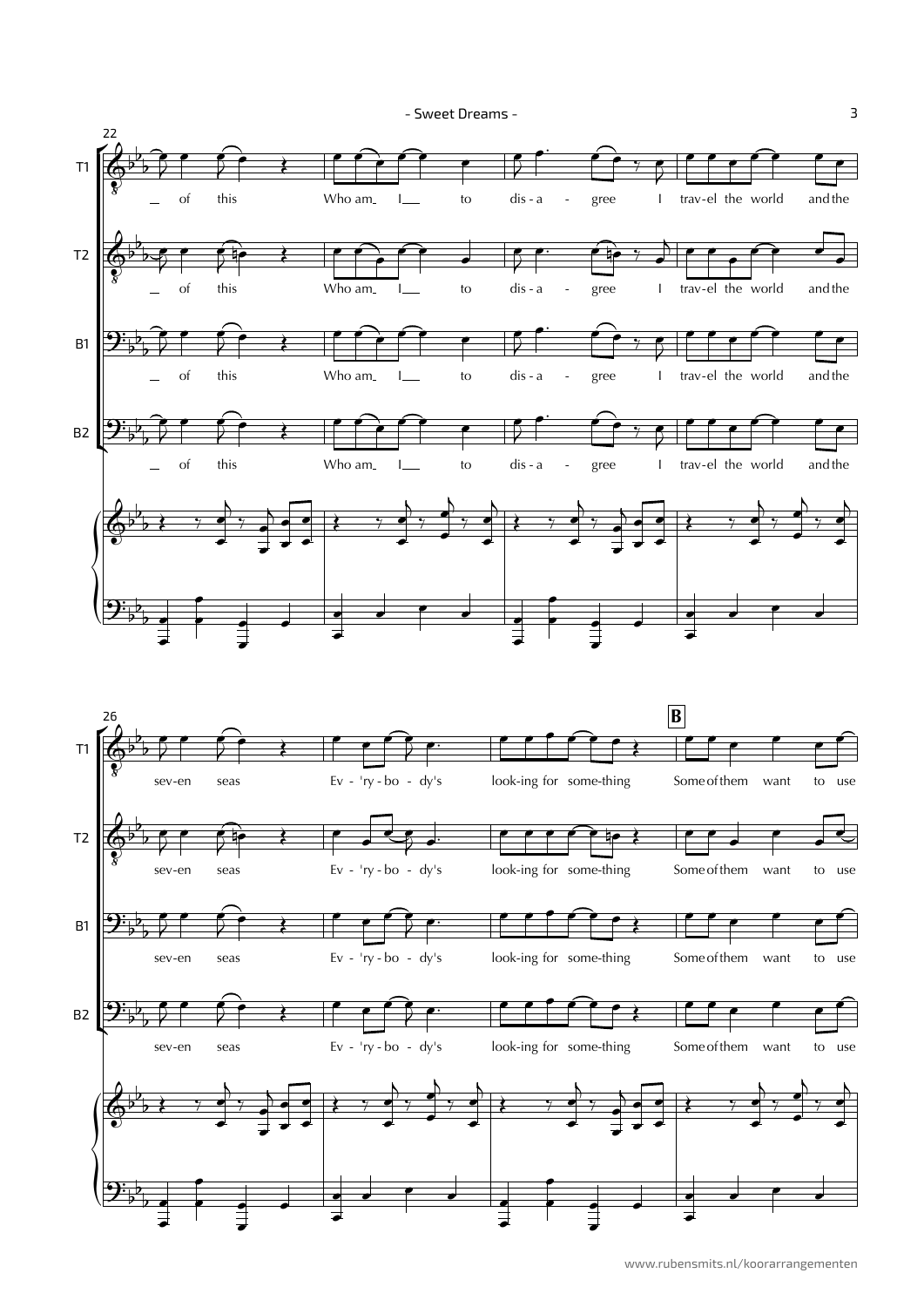